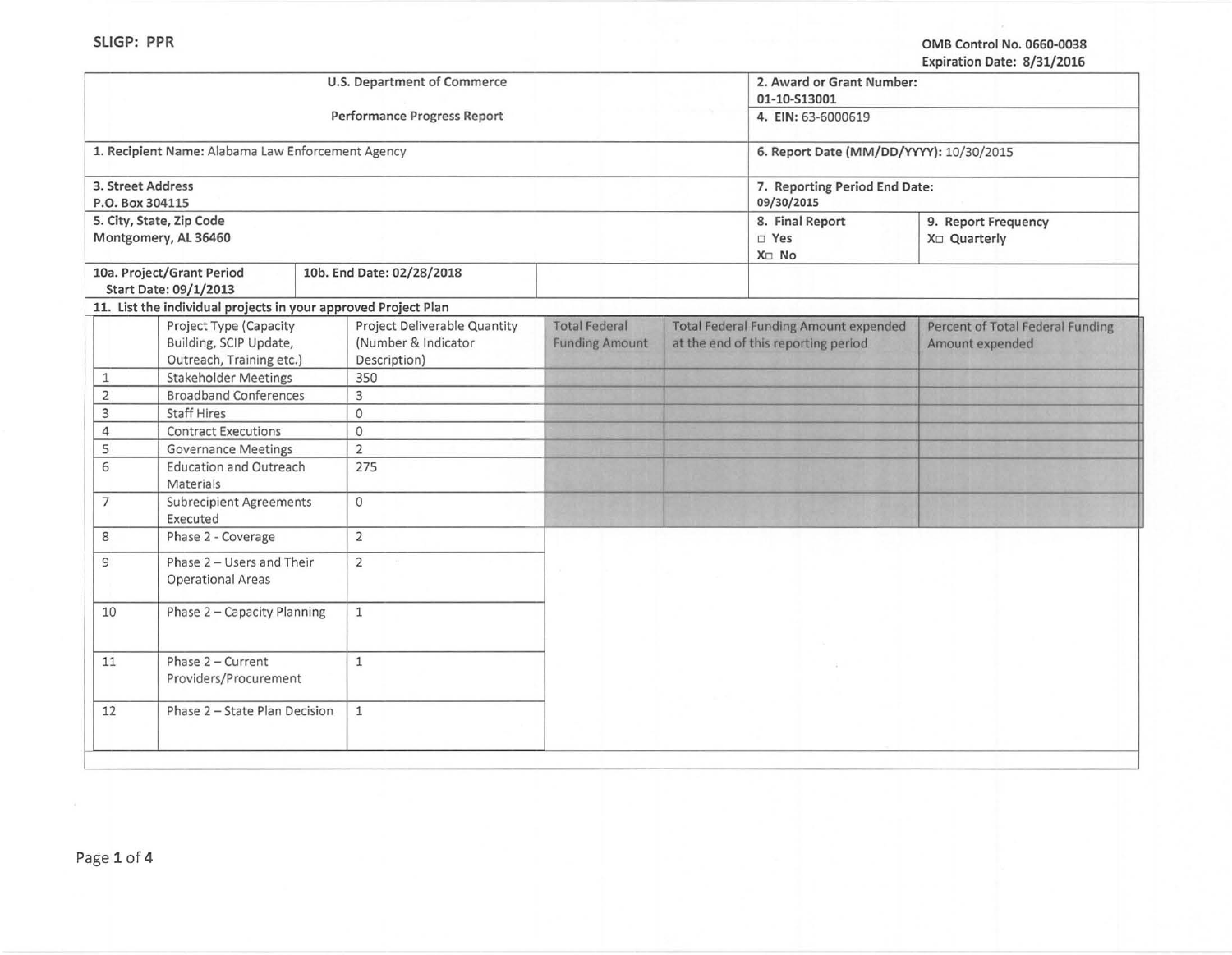lla. Describe your progress meeting each major activity/milestone approved in the Baseline Report for this project; any challenges or obstacles encountered and mitigation strategies you have employed; planned major activities for the next quarter; and any additional project milestones or information.

Alabama held its quarterly Alabama First Responder Wireless Commission meeting that included commissioners from multiple professional associations and public safety communication agencies. Alabama hosted representatives from FirstNet for our Initial Consultation Meeting July 15<sup>th</sup> in Huntsville, AL. Members of the Alabama First Responder Wireless Commission along with representatives from various first responder agencies from around the state was in attendance. Specific overviews of Fire, EMA, EMS, Law-Fusion Center, and SLIGP programs were given.

11b. If the project team anticipates requesting any changes to the approved Baseline Report in the next quarter, describe those below. Note that any substantive changes to the Baseline Report must be approved by the Department of Commerce before implementation.

Alabama has submitted a budget revision for Qtr 10 which includes our Phase II activities. We will be adding in-kind match for salaries and changing funding in a few line items.

llc. Provide any other information that would be useful to NTIA as it assesses this project's progress.

Alabama is planning a Southeast Regional Public Safety Broadband Summit to be held in January in Orange Beach, Al. The summit will bring together FirstNet, Southeastern SPOCs, SLIGP staff and DOC/NTIA staff to discuss issues and challenges we face w ith the deployment of the Nationwide Public Safety Broadband Network.

11d. Describe any success stories or best practices you have identified. Please be as specific as possible.

The Alabama staff participated in numerous regional and local meetings to organize the Divisional Advisory Committees across the state. We had very good feedback from organizing members about the possibilities the DACs bring to local first responders. The Initial Consultation Meeting with FirstNet was very informative and helped continue our education and outreach regarding the NPSBN.

12. Personnel

12a. If the project is not fully staffed, describe how any lack of staffing may impact the project's time line and when the project will be fully staffed.

Alabama is confident that all timeline and milestones outlined in our application will be met. We do not anticipate any problems at this time.

12b. Staffing Table

| Job Title                              | FTE % | Project(s) Assigned                                   | Change    |
|----------------------------------------|-------|-------------------------------------------------------|-----------|
| SWIC                                   | 90    | Provide oversight of all SLIGP project activities     | No Change |
| Attorney                               | 40    | Provide legal support for grant program.              | No Change |
| Education and Outreach Project Manager | 100   | Provide Project Management for Education and Outreach | No Change |
|                                        |       |                                                       |           |
|                                        |       | Add Row<br>Remove Row                                 |           |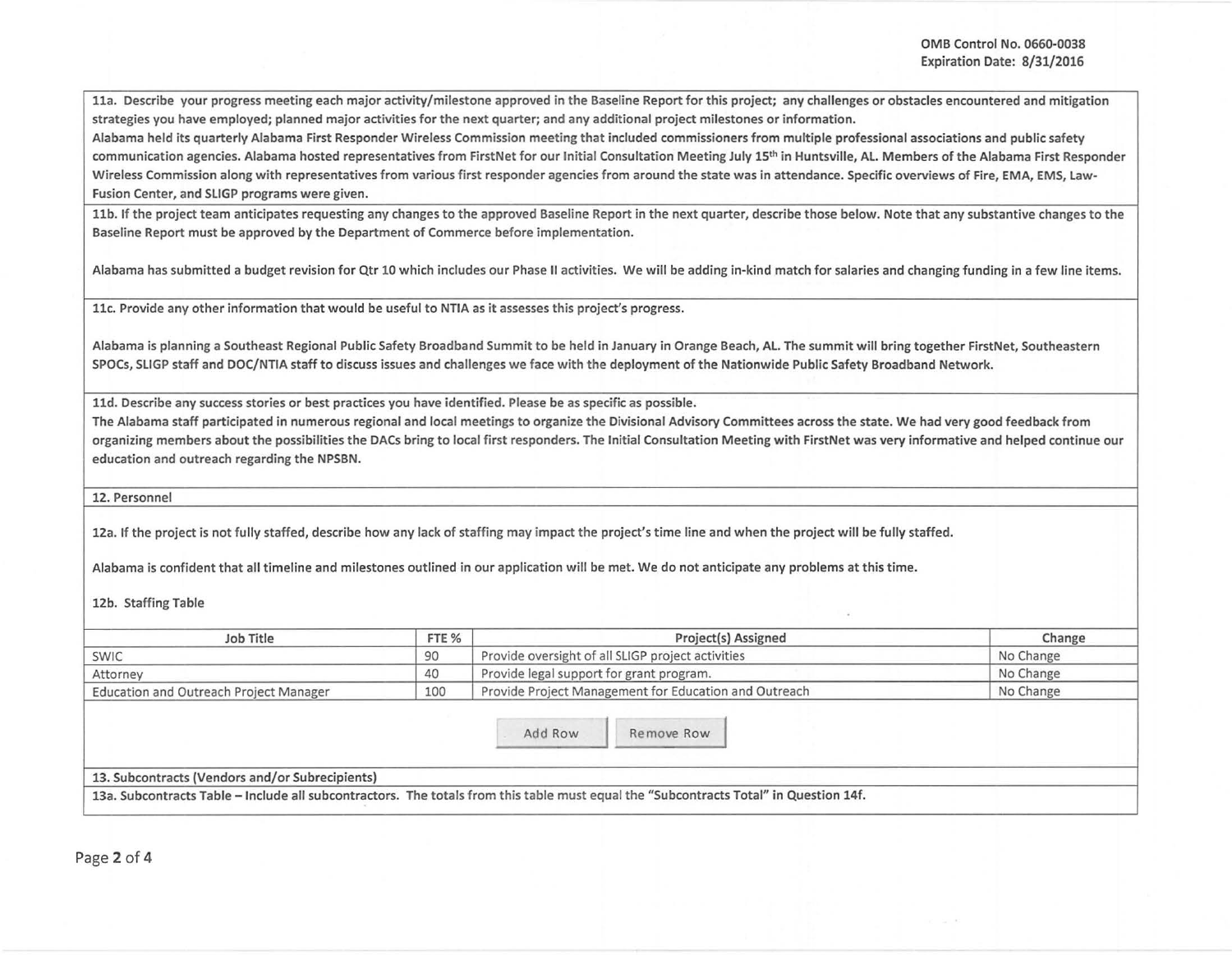## OMB Control No. 0660-0038 Expiration Date: 8/31/2016

| Name                                                                                                           | Subcontract Purpose   |                                     | Type<br>(Vendor/Subrec.)                                           | RFP/RFQ<br>Issued<br>(Y/N)                                                                                                                                                                      | Contract<br>Executed<br>(Y/N)                                      | Start<br>Date | End Date                      | <b>Total Federal</b><br><b>Funds Allocated</b> | <b>Total Matching</b><br><b>Funds Allocated</b> | Project and % Assigned                                                                                                                                                               |
|----------------------------------------------------------------------------------------------------------------|-----------------------|-------------------------------------|--------------------------------------------------------------------|-------------------------------------------------------------------------------------------------------------------------------------------------------------------------------------------------|--------------------------------------------------------------------|---------------|-------------------------------|------------------------------------------------|-------------------------------------------------|--------------------------------------------------------------------------------------------------------------------------------------------------------------------------------------|
| Curtis Nail                                                                                                    | Gov/Plan Project Mgr. |                                     | Contractor                                                         | Y                                                                                                                                                                                               | Y                                                                  | 4/16/14       | 2/28/16                       | \$1,321,925.00                                 | \$0.                                            | Gov/Plan Proj Mgr 100%                                                                                                                                                               |
|                                                                                                                |                       |                                     |                                                                    |                                                                                                                                                                                                 | Add Row                                                            |               | Remove Row                    |                                                |                                                 |                                                                                                                                                                                      |
|                                                                                                                |                       |                                     |                                                                    | 13b. Describe any challenges encountered with vendors and/or subrecipients.                                                                                                                     |                                                                    |               |                               |                                                |                                                 |                                                                                                                                                                                      |
|                                                                                                                |                       |                                     | No challenges have been encountered with any vendors at this time. |                                                                                                                                                                                                 |                                                                    |               |                               |                                                |                                                 |                                                                                                                                                                                      |
| 14. Budget Worksheet                                                                                           |                       |                                     |                                                                    |                                                                                                                                                                                                 |                                                                    |               |                               |                                                |                                                 |                                                                                                                                                                                      |
|                                                                                                                |                       |                                     |                                                                    | Columns 2, 3 and 4 must match your current project budget for the entire award, which is the SF-424A on file.<br>Only list matching funds that the Department of Commerce has already approved. |                                                                    |               |                               |                                                |                                                 |                                                                                                                                                                                      |
| Project Budget Element (1)                                                                                     |                       | <b>Federal Funds</b><br>Awarded (2) | Funds (3)                                                          | <b>Approved Matching</b>                                                                                                                                                                        | <b>Total Budget</b><br>(4)                                         |               | Federal Funds<br>Expended (5) | Approved Matching Funds<br>Expended (6)        |                                                 | Total Funds Expended (7)                                                                                                                                                             |
| a. Personnel Salaries                                                                                          |                       |                                     | \$0                                                                | \$347,400                                                                                                                                                                                       | \$347,400                                                          |               | 0                             |                                                | \$234,108.36                                    | \$234,108.36                                                                                                                                                                         |
| b. Personnel Fringe Benefits                                                                                   |                       |                                     | \$0                                                                | \$62,532                                                                                                                                                                                        | \$62,532                                                           |               | $\Omega$                      |                                                | \$42,139.62                                     | \$42,139.62                                                                                                                                                                          |
| c. Travel                                                                                                      |                       |                                     | \$428,400                                                          | \$0                                                                                                                                                                                             | \$428,400                                                          |               | \$29,707.49                   |                                                | $\mathbf{0}$                                    | \$29,707.49                                                                                                                                                                          |
| d. Equipment                                                                                                   |                       |                                     | \$0                                                                | \$0                                                                                                                                                                                             |                                                                    | $\Omega$      | $\Omega$                      |                                                | $\Omega$                                        | <sup>0</sup>                                                                                                                                                                         |
| e. Materials/Supplies                                                                                          |                       |                                     | \$40,350                                                           | \$2,880                                                                                                                                                                                         | \$43,230                                                           |               | \$10,021.10                   |                                                | $\mathbf{0}$                                    | \$10,021.10                                                                                                                                                                          |
| f. Subcontracts Total                                                                                          |                       |                                     | \$1,321,925                                                        | \$0                                                                                                                                                                                             | \$1,321,925                                                        |               | \$86,133.42                   |                                                | $\mathbf{0}$                                    | \$86,133.42                                                                                                                                                                          |
| g. Other                                                                                                       |                       |                                     | \$254,257                                                          | \$98,421                                                                                                                                                                                        | \$352,678                                                          |               | \$203.00                      |                                                | $\Omega$                                        | \$203.00                                                                                                                                                                             |
| Indirect                                                                                                       |                       |                                     |                                                                    |                                                                                                                                                                                                 |                                                                    | <sup>o</sup>  | $\Omega$                      |                                                | $\Omega$                                        |                                                                                                                                                                                      |
| h. Total Costs                                                                                                 |                       |                                     | \$2,044,932                                                        | \$511,233                                                                                                                                                                                       | \$2,556,165                                                        |               | \$126,065.01                  |                                                | \$276,247.98                                    | \$402,312.99                                                                                                                                                                         |
| i. % of Total                                                                                                  |                       | 80                                  |                                                                    | 20                                                                                                                                                                                              | 100                                                                |               | 31%                           | 69%                                            |                                                 | 100%                                                                                                                                                                                 |
| documents.                                                                                                     |                       |                                     |                                                                    |                                                                                                                                                                                                 |                                                                    |               |                               |                                                |                                                 | 15. Certification: I certify to the best of my knowledge and belief that this report is correct and complete for performance of activities for the purpose(s) set forth in the award |
| 16a. Typed or printed name and title of Authorized Certifying Official<br>Charles R. Murph, Assistant Director |                       |                                     |                                                                    |                                                                                                                                                                                                 | 16c. Telephone (area code, number, and extension):<br>334-517-2815 |               |                               |                                                |                                                 |                                                                                                                                                                                      |
|                                                                                                                |                       |                                     |                                                                    |                                                                                                                                                                                                 |                                                                    |               |                               |                                                |                                                 |                                                                                                                                                                                      |
|                                                                                                                |                       |                                     |                                                                    |                                                                                                                                                                                                 | 16d. Email Address                                                 |               |                               |                                                |                                                 |                                                                                                                                                                                      |

Page 3 of 4